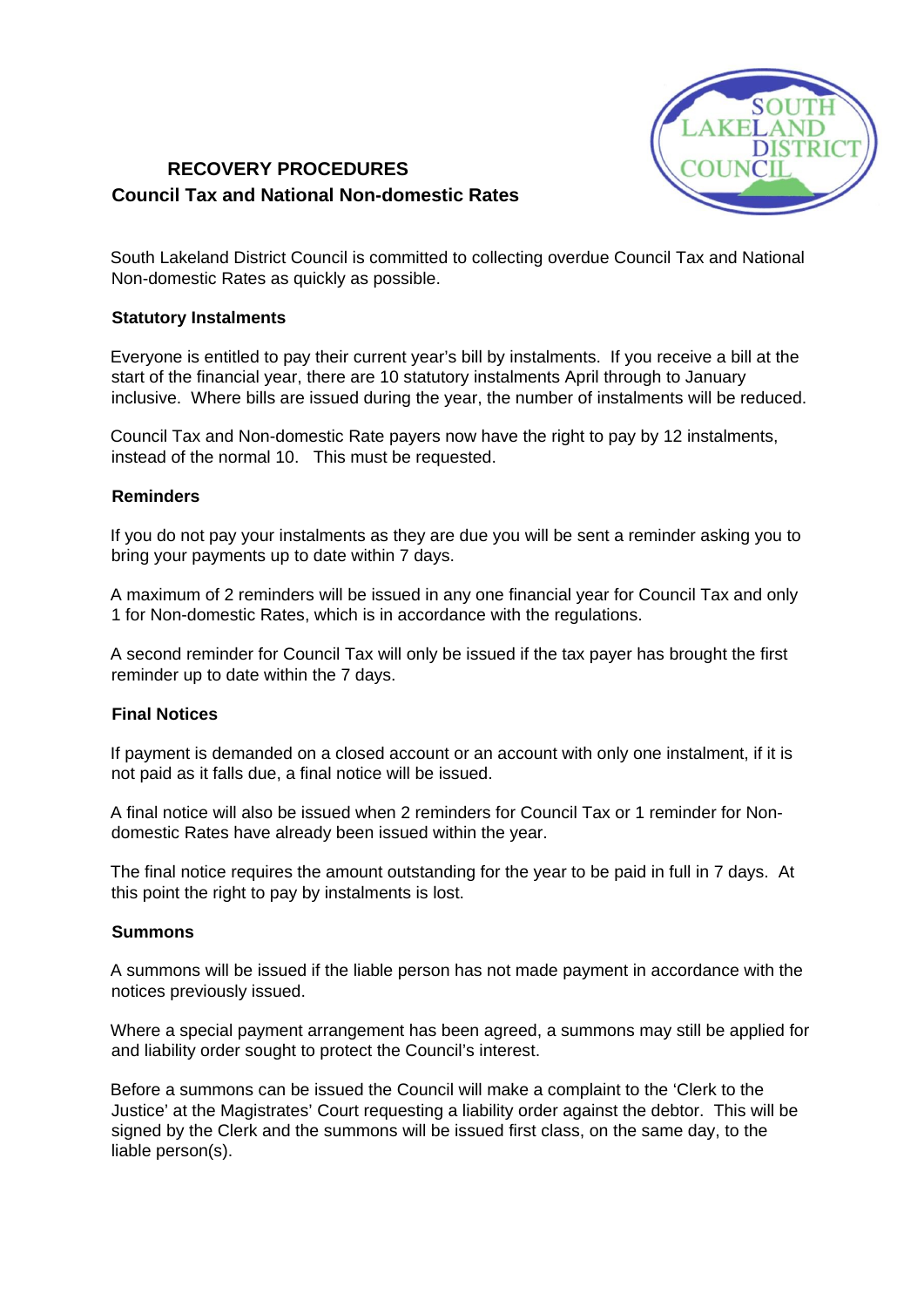A summons will always be issued with a clear 14 days between the issue date and the court hearing date.

The summons will state the amount unpaid and the time and place of the court.

The issue of a summons will create a cost to the liable person(s). From  $1<sup>st</sup>$  April 2017, this cost will be £75. If full payment of Council Tax or Non-domestic Rates is paid prior to court, but not the £75 fee, the court shall still make the order in respect of the sum equal to the costs.

There are only certain areas of dispute that can be heard in the Magistrates' Court for Council Tax. These include:

- There is no valid entry in the rating list for the period of liability
- The tax has not been properly set
- The tax has not been properly demanded
- The amount demanded has been paid
- More than six years have elapsed since the day on which the sum became due
- Bankruptcy or winding-up proceedings have commenced.

There are certain areas that are not a valid dispute at a hearing and it is not in the Magistrates' jurisdiction to make a decision on these areas or delay a liability order request as a result. These include:

- The liable person disputes their liability or the amount of discount or exemption granted in respect of Council Tax. They may appeal to the Local Taxation Manager in the first instance and if they still disagree with the decision they have a right of appeal to the Valuation Tribunal. However in the meantime the full amount as demanded remains due and payable until the appeal has been decided. If following the appeal the liable person's account is adjusted and goes in to credit then a refund would be issued.
- If the liable person has a benefit claim awaiting a decision, the amount demanded still remains outstanding and a summons would still be issued and a liability order obtained. No further action would be taken after that stage pending the outcome of the benefit claim.
- The Valuation Office Agency is responsible for maintaining the list of Non-domestic rateable values and Council Tax bandings. The Council has to bill and recover according to the list. If a person disputes the rateable value or Council Tax band they need to contact the Valuation Office Agency, but until any amendments are made payment is due according to the statutory instalments.

The summons is a legal document inviting the defendant to attend court to give evidence. If the defendant does not appear at court the hearing would still proceed.

# **Liability Order**

If the Magistrates are satisfied that the sum shown has become payable by the defendant they will issue a liability order.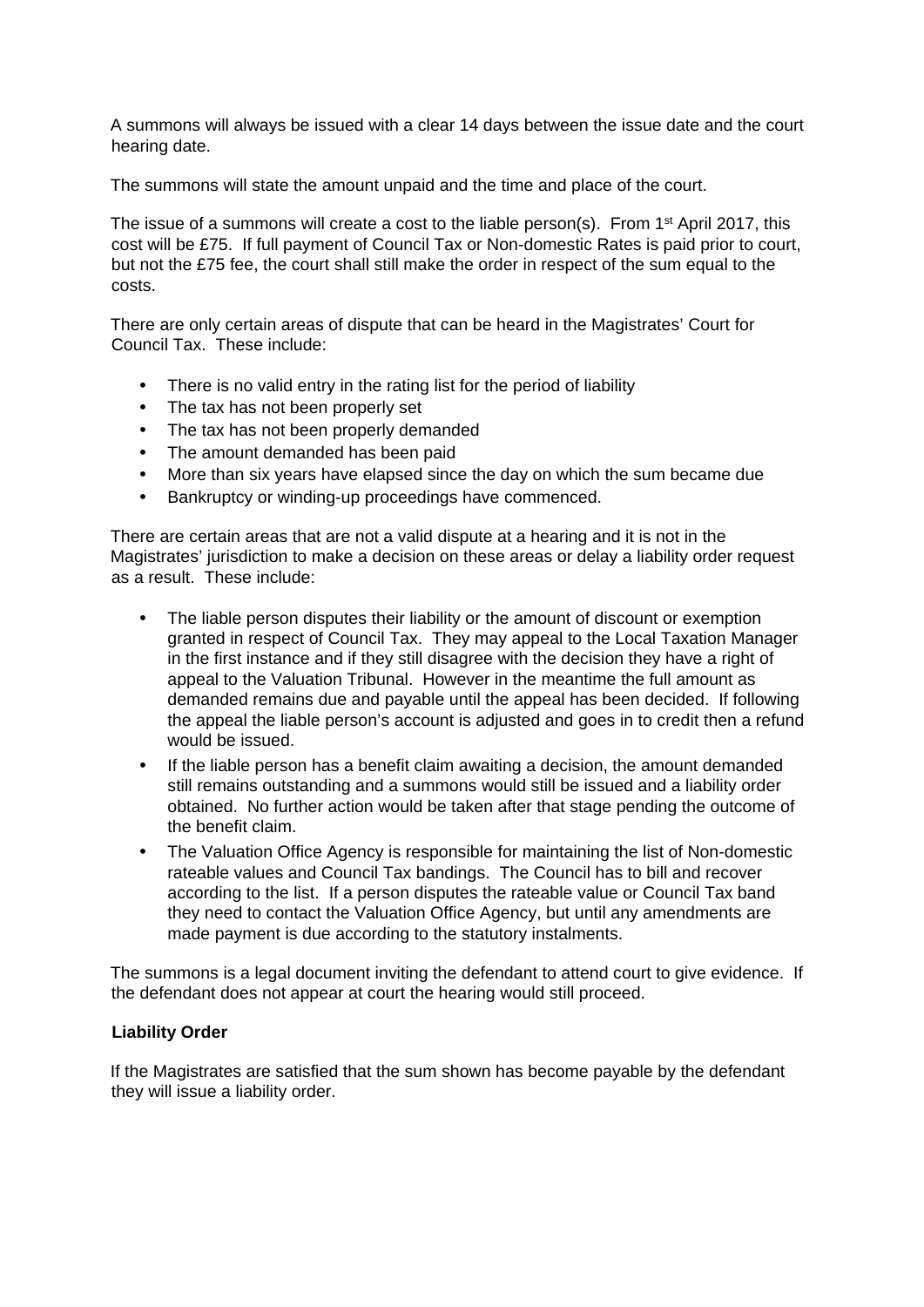# **14 Day Notice**

Although not a legal requirement, the Council may decide to send a notice to the liable person(s) to confirm that a liability order has been granted.

This notice will contain a request for further information in accordance with the regulations. In the case of a Council Tax debt, the liable person has a legal duty to provide certain information including their employer's name and address. Failure to provide this information could result in an additional fine of up to £500 for non-disclosure and £1,000 for supplying false information.

The opportunity is given for the debtor to make an offer of payment to avoid further recovery action.

The notice will also specify what action the liability order enables the Council to do to collect the debt.

A list of the enforcement fees will also be included to enable the liable person to see what extra charges they could incur. This will also provide contacts for a number of free financial advice services.

If no contact is made by the liable person and no special payment arrangement is agreed, recovery would commence, depending on the individual's circumstances. Each account would be looked at individually and a decision made as to the most appropriate recovery method to proceed with.

## **Council Tax Attachment of Earnings Order**

This is an order sent to the liable person's employer instructing them to make deductions direct from the employee's earnings and to forward these payments to the Council. The amount of the deduction is a % of the net earnings depending on certain net pay brackets.

Once the Council Tax Attachment of Earnings Order (CTAEO) has been served the employer is able to deduct £1 towards administrative costs for each deduction.

The CTAEO is a legal document and an employer could be liable for a fine if they fail to comply.

A maximum of two CTAEOs can be in place at any one time.

### **Attachment of Prescribed Benefits – Council Tax**

If the liable person is in receipt of Income Support, Income Based Job Seekers Allowance, Income Related Employment Support Allowance, Universal Credit or Guaranteed Pension Credit then the Council can apply directly to the benefit provider requesting a deduction from these benefits to be forwarded to the Council.

# **Enforcement Warning**

If we do not know the debtor's employer, or we have considered that a CTAEO is not appropriate, or we are unable to make a request for deductions from benefit and no special payment has been agreed, a final enforcement warning letter may be issued, although this is not a legal requirement. This letter will give the debtor 7 days in which to pay the debt in full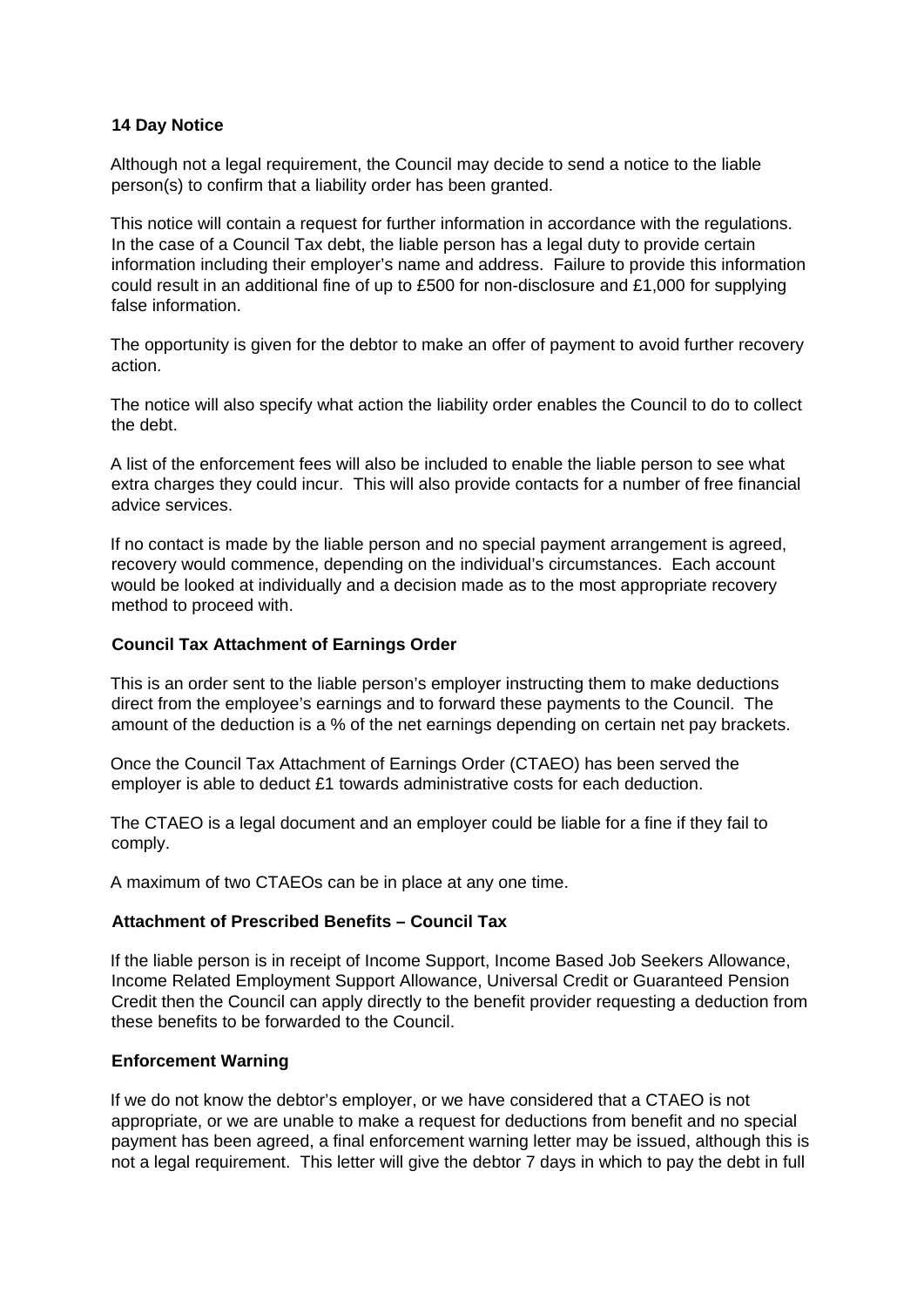or contact the Council with details of their employment, benefit or other income. The letter will also include a list of free advice services available.

#### **Enforcement Agents – Council Tax and National Non-domestic Rates**

From 6 April 2014 enforcement fees have been set by statute, The Taking Control of goods (Fees) Regulations 2014 (SI 2014/1), and are not negotiable. Compliance fees of £75.00 are incurred immediately the Enforcement Agent receives the debt from the Council.

If the enforcement agent (previously known as a bailiff) visits your property you will incur a further fee of £235.00, plus an additional 7.5% of your debt if you owe over £1,500.00.

This means that within 2 weeks enforcement fees alone, could be in excess of £310.00.

#### **Charging Orders**

A Charging Order can be applied for at the courts and if successful would be placed on a property to secure the debt. This means that when the property is sold the proceeds would go towards the Council's debt as a priority.

This could be used if the property was intended to be sold.

Alternatively we can request an Order of Sale, which if successful would mean the Council would take possession of the property, with a view to selling it, in order to clear the debt.

#### **Bankruptcy/Liquidation**

This action would be considered if there are sufficient assets to realise and meet the outstanding debt and the debt exceeds that required by legislation. This is one of the final options that the Council would consider. The Council has an individual policy specifically relating to bankruptcy/liquidation.

## **Committal**

If the debt is still outstanding and the liable person does not have sufficient assets to meet the outstanding debt then one of the final options would be to apply for a summons to be issued for the debtor to appear before the Magistrates for an enquiry into his or her means.

If the debtor does not attend court the Council would apply for an arrest warrant and bail initially and then without bail if the debtor again fails to attend again.

The arrest warrant with bail will be hand delivered to the debtor and it will specify a time to appear at court.

The arrest warrant without bail will require immediate arrest of the debtor who will be taken and detained pending the hearing at court.

Such action could result in a maximum prison sentence of three months.

#### **Tracing of Debtors**

All amounts unpaid will be pursued in accordance with this procedure document.